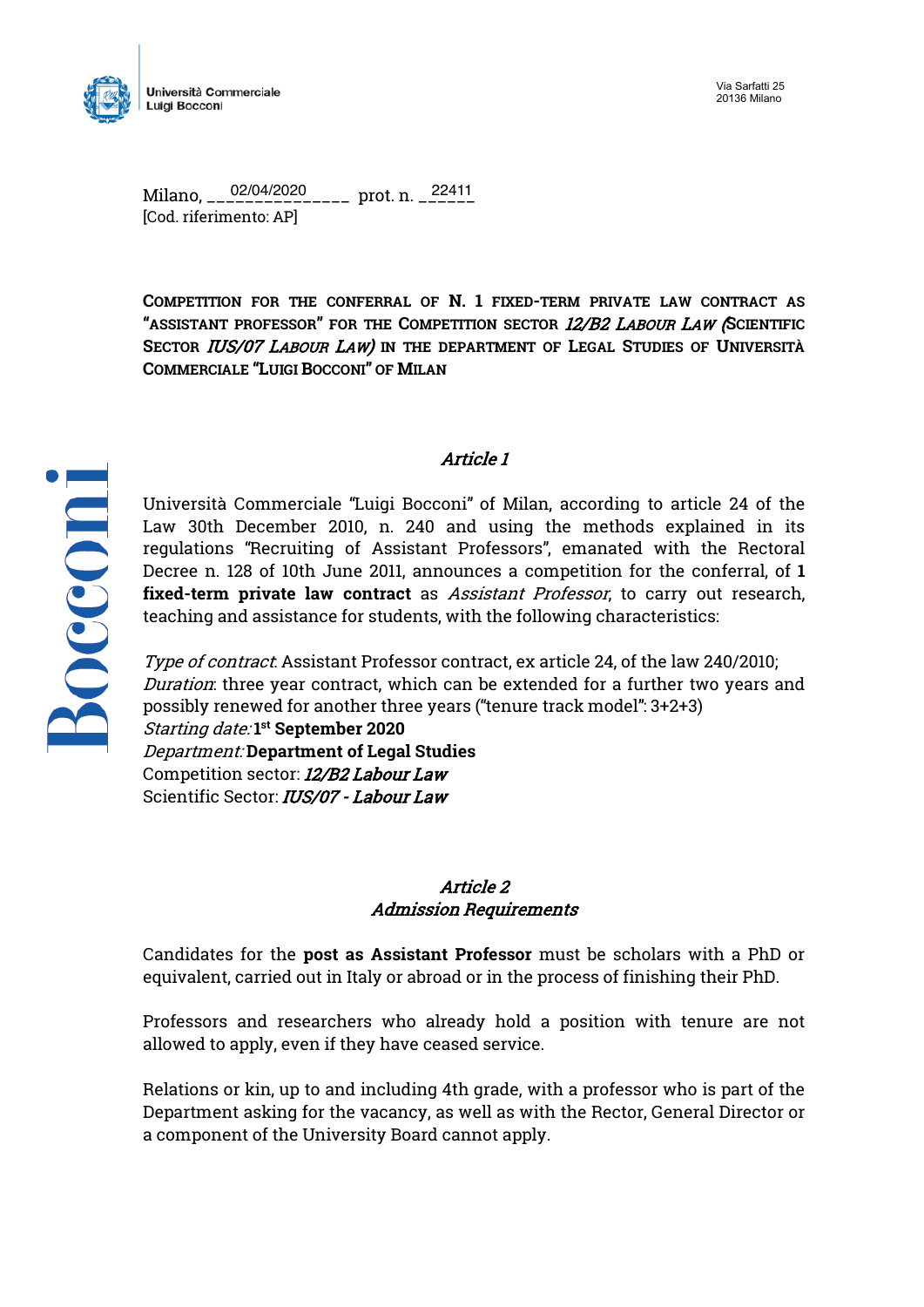

The total duration of post-doc contracts according to article 22 of the Law 240/2010 and contracts according to article 24 of the Law 240/2010, even if they are with different Universities, cannot, in any case exceed twelve years, even if they are not continuous. Periods on maternity leave or for health reasons are not counted.

# Art.3 Applications

Applications, addressed to the University Rector according to the on-line application form, must be sent electronically via the site **"www.unibocconi.eu/jobmarket"**, **by 24.00 of May 20th, 2020 (Italian time)**.

The following documents must be attached to the electronic application:

a. a scientific curriculum (including a list of titles and publications);

b. titles, publications and documents (maximum 10) which the candidates intend to submit for this evaluation, within the limits allowed by the system;

c. Contact of three highly qualified academic referees providing a reference letter.

If the candidate has any other roles, he must attach a declaration stating the type of position and role currently being carried out.

Any possible externally paid roles may only be carried out after authorization by the Academic Bodies of Università Bocconi, according to the current regulations of the University.

## Art.4 Selection Procedure

In order to carry out the selection, the Department uses the Junior Hiring Committee (CJH), nominated by the Department, designated by the respective regulations of the Department, chaired by a Full Professor as Head of the Junior Job Market, having heard the Vice-Rector for Human Resources. The Junior Hiring Committee will be appointed after the expiry of the deadlines for submitting the applications referred to in the previous article. The composition of the Junior Hiring Committee will be such as to ensure the presence of a Bocconi tenured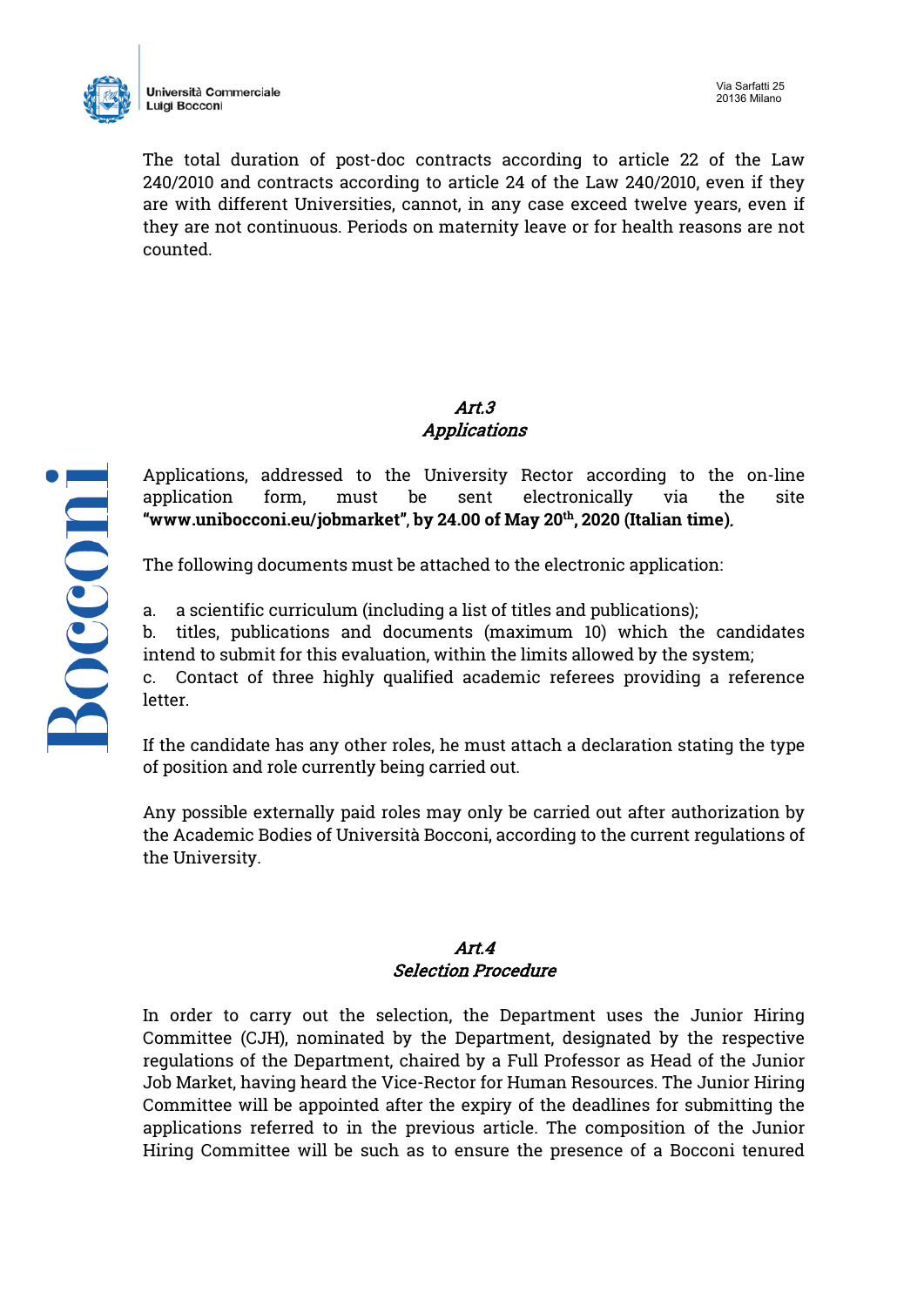



professor affiliated to the same Competition Sector or one close to the one advertised in the current Call for Position.

The Junior Hiring Committee (JHC) draws up a short list of candidates to be interviewed, between 10 and 20 percent of the applications, with a minimum of 6 candidates irrespective of the number of applications, if the applications are deemed eligible according to the Competition Sector advertised, as reported by the attachment B of the MD 855/2015. The Committee may request recommendation letters from the referees in the list referred to in the previous article.

Selected candidates will be admitted to the public discussion of the titles and the scientific production in the presence of the Junior Hiring Committee (JHC). During the discussion, the candidate will be asked to present a scientific work at his/her own choice, as a seminar, in order to evaluate the candidate's didactic and scientific competence and the interest in covering the contractual position proposed by the University.

At the end of the selection process the Junior Hiring Committee (JHC), with agreement from the Vice Rector for Human Resources, will write an overall evaluation for each candidate, forming a table of eligible candidates which will be published on the University website.

For eligible candidates, the University, following the proposal of the Department, has the possibility to make an offer which must explain: the contract type a) or b), teaching load

required, requested scientific commitments in terms of minimum publications requested, proposed salary, which cannot be less than the minimum amount as laid down by article 24 of the Law 240/2010. It must also indicate the deadline by which the candidate must communicate their acceptance of the offer.

If the candidate accepts the offer, the University will draw up a fixed term, private law contract.

### Article 5 Rights and Duties of the Assistant Professor

The Assistant Professor contract lasts for three years and starts from *September* 1st, 2020 and can be extended for 2 years (type "a") and possibly renewed for an additional 3 years (type "b"), for a total duration not more than 8 years. The extension and renewal, as an expression of the will of the parties, will be provided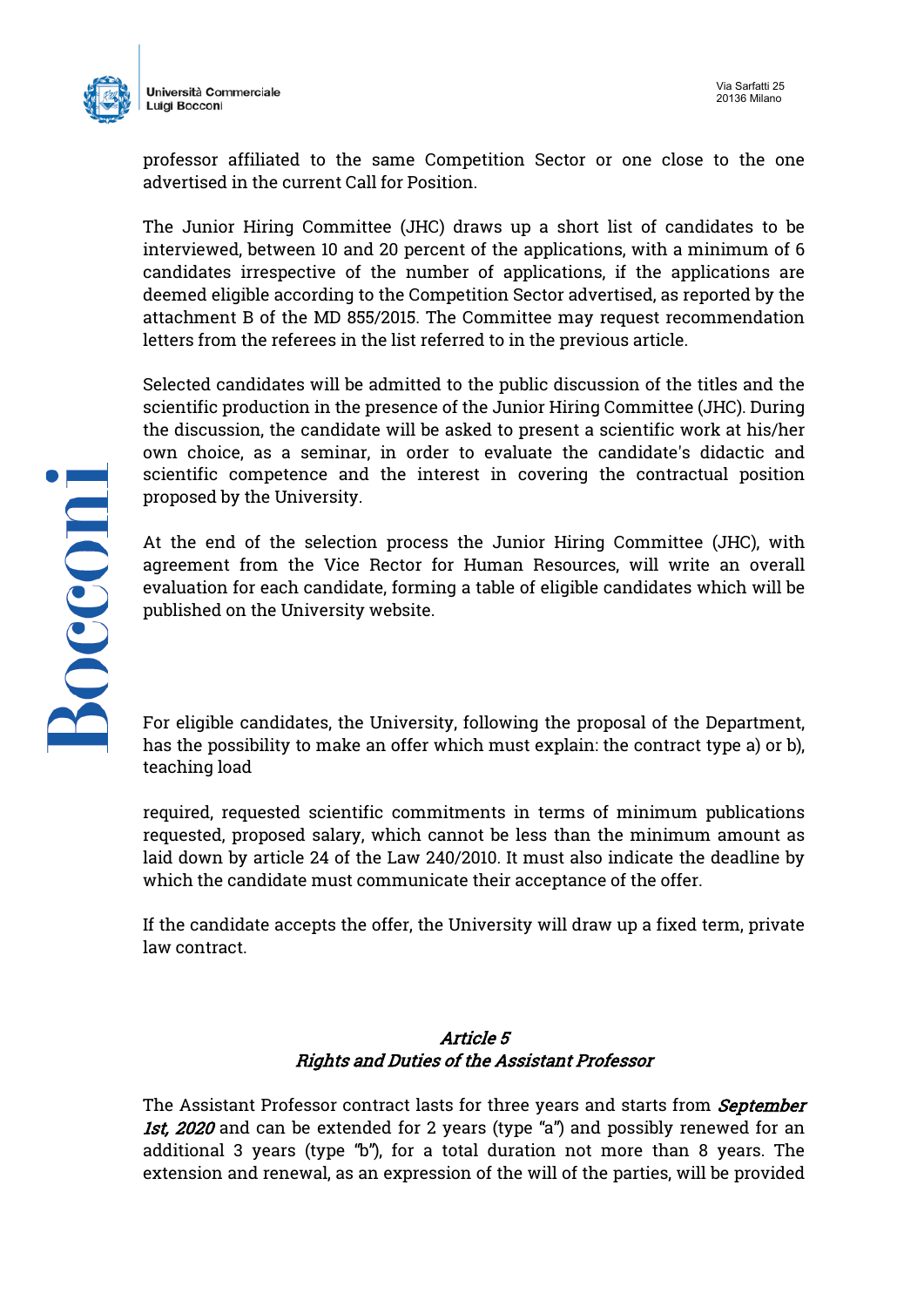

Università Commerciale Luigi Bocconi

only with a written contract and conditional to a successful evaluation of the activity carried out, as discussed below.

The Assistant Professor will have the following commitments:

Teaching activity, in their given scientific sector, also assuming the responsibility for coordination course of multi-class courses, as agreed annually by the Academic Council, for a number of classroom hours equal to 105 years, preparation of teaching material and assistance to students and checking of their knowledge.

Research activity, also carrying out the scientific coordination, within research projects developed by the Department of referral, as well as within the structure of research centers within the University, with the aim of producing scientific publications in prestigious sites, or considered to be such by the University, which would allow to achieve the number and the quality for the promotion to Associate Professor within an extended employment relationship up to a maximum of 8 years (3+2+3).

**Assistant Professor contract, type a),** evaluation for contract extension and/or contract renewal. At the start of the third year of the contract (type a), the Assistant Professor will be evaluated according to the following parameters.

For teaching activity, the Department will consider the obligatory teaching activity and individual performance according to the procedures defined by the University.

For Research Activity, the Department will evaluate the scientific articles produced, taking into account whether these articles have been submitted to prestigious journals, whether they have had a "Revise and resubmit" response and whether they have been published. The result of the evaluation will be sent to the Assistant Professor as well as the Vice Rector for Human Resources.

The Department, based on these evaluations, can propose an extension to the contract for a further two years or directly propose that the University offers a type (b) contract.

In the case of the second proposal (type b contract), the subsequent evaluation will be carried out by an Internal Evaluation Committee (CAP - Committee for Appointments and Promotions)

to the Human Resources Committee, Chaired by the Vice Rector for Human Resources. This committee does not necessarily include external members. This same procedure starts at the beginning of the final year of contract extension if the Department proposes to continue the relationship with a type (b) contract.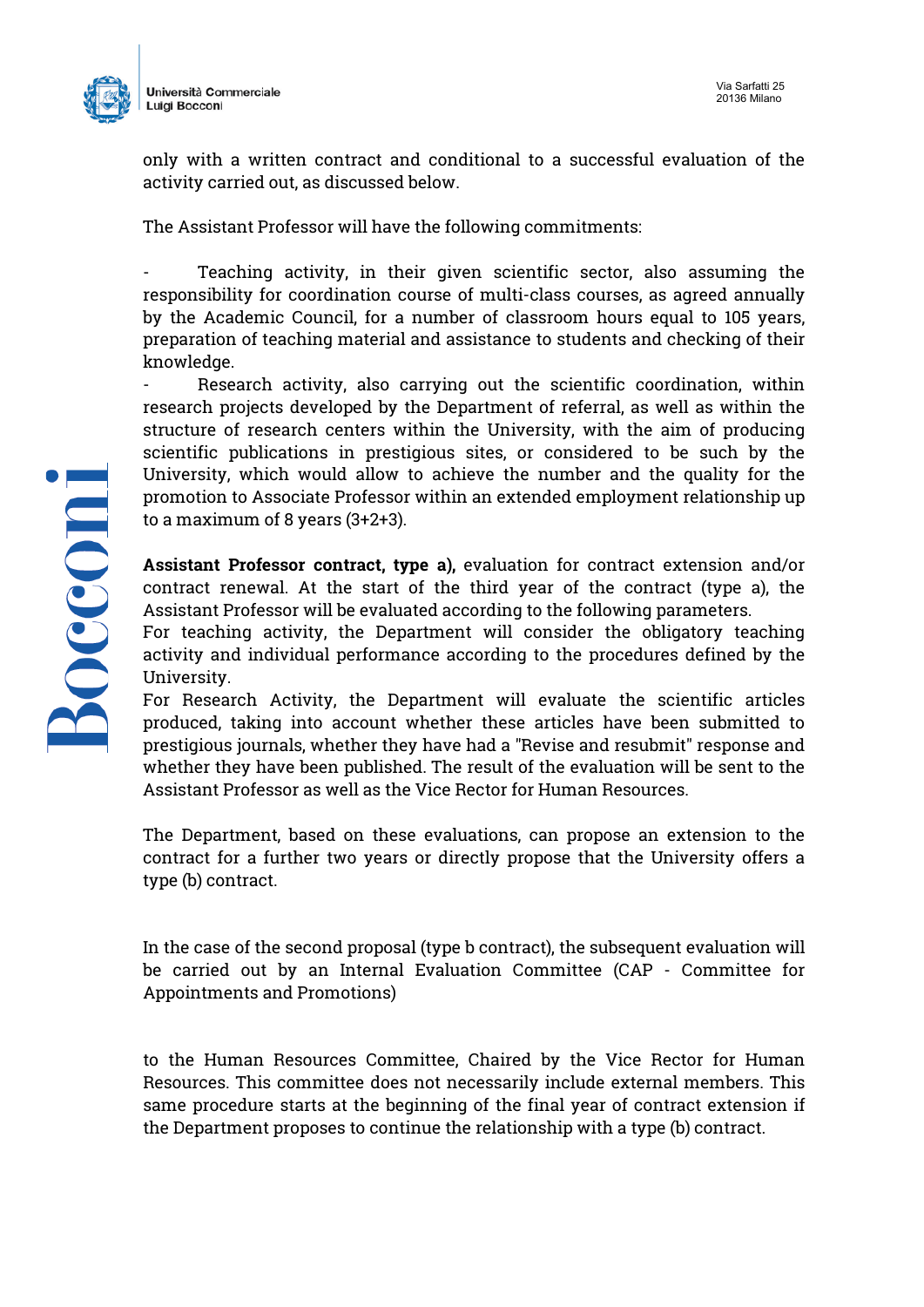

**Assistant Professor contract, type b),** evaluation to start the procedure for the conferral of tenure. At the start of the final year of the contract (type b), the Assistant Professor will be evaluated according to the following parameters.

For the teaching activity carried out: fulfilling teaching obligations and evaluation of the individual teaching performance according to the procedures defined by the University.

For the research activity: evaluation of the research projects and checking of the number of scientific publications produced.

In particular in order to be given tenure as Associate Professor, the candidate must have an adequate number of scientific publications in prestigious journals or judged equivalent by the University and positive evaluations on teaching activity and student services given during the duration of the contract.

The University will also evaluate the Assistant Professor's position in the scientific community using internal and external referees' letters of reference partly independently and partly indicated by the Department of referral.

### Article 6 Definition of the Relationship

The following elements will be subject to negotiation between the university administration and the winning candidate, according to the preceding articles:

a) the economic conditions, within the limits imposed by the University Board; in any case the economic conditions cannot be less than the Ministerial tables dictated for Confirmed University Researchers with a National Role according to article 24 of the Law 240/2010;

b) the teaching and research obligations according to the model outlined in article 5 of this announcement;

c) an additional sum for relocation, for candidates coming from EU or non EU countries, within the parameters fixed by the University Board.

The Assistant Professor will be subscribed to the obligatory national insurance fund INPS (ex CPDEL).

The Assistant Professor will also receive the company benefit of a health insurance policy, defined by the Administration.

The gross salary will be paid, net of the legal deductions based on the applicable Italian laws, in 12 monthly post-dated payments, plus an extra 13th payment, in addition to the share of employee severance pay, which will be paid at the end of the contract.